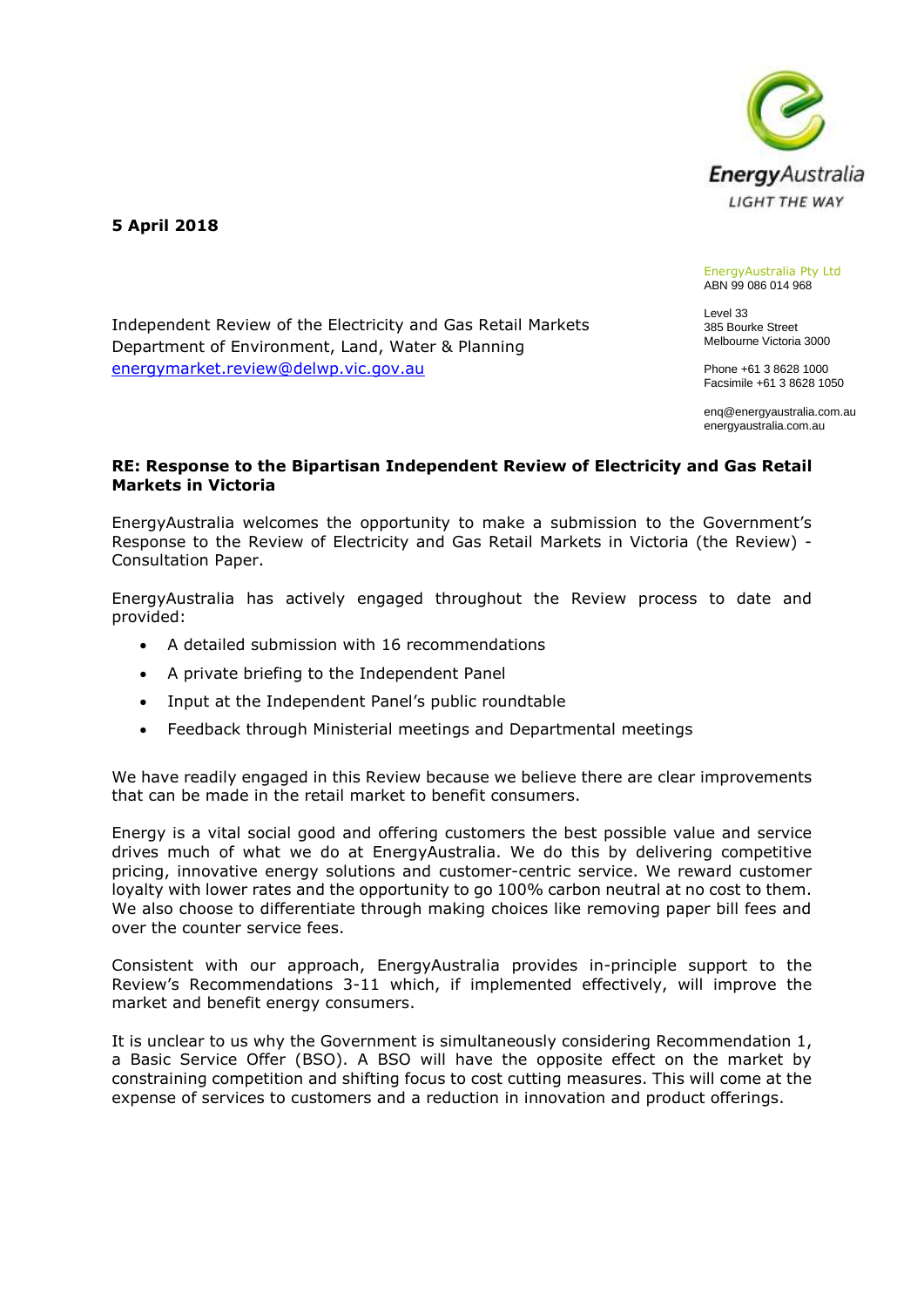Ultimately a BSO will undermine the benefits of Recommendations 3-11 and deliver poorer outcomes to customers. It is not logical to pursue both paths simultaneously, especially in the absence of an independent Regulatory Impact Statement (RIS) necessary for a major structural change like the BSO.

Instead we suggest the Government continue its cooperative implementation of Recommendations 3-11, allow them to take effect and for consumers to respond, and then assess their effectiveness. This will also allow the Victorian Government to take into account the findings of the electricity retail market review being undertaken by the Australian Competition and Consumer Commission (ACCC), and any further reforms coming out of that process.

After this probationary period, the Government could consider implementation of its BSO if the market is found to be delivering insufficient outcomes for consumers. It would also allow for a full RIS is undertaken to determine the most effective and efficient rectification.

In response to the proposed removal of standing offers (Recommendation 2), EnergyAustralia contends that this tariff does have a purpose – albeit a limited one. The standing offer is a default no frills offer that should only be used by retailers when a customer is unknown; for example, to guarantee energy supply when moving home.

We therefore see no reason that a known customer should be put onto a standing offer tariff by their retailer or third party. Further, it is non sensical that we are regulated to offer customers a standing offer tariff when it is clearly not in their best interests. EnergyAustralia is particularly concerned that there are concession customers on standing offer tariffs – this is patently irresponsible from a consumer good perspective. We continue to promote the benefits of market offers to this cohort and have seen dramatic decreases in overall standing offer customer numbers.

It is on these customers that the Government should focus its efforts. This could be done by ensuring retailers must make efforts targeting concession customers to move from standing offer tariffs onto market offers at least twice every year.

EnergyAustralia is confident that by working together, retailers, community groups and government will deliver superior outcomes for consumers than a re-regulation of prices. We would be happy to discuss these further with you.

If you have any questions in relation to this submission please contact Sara Williams, Policy and Advocacy Lead, on (03) 8628 1742.

Regards

Kinees.

**Kim Clarke** Chief Customer Officer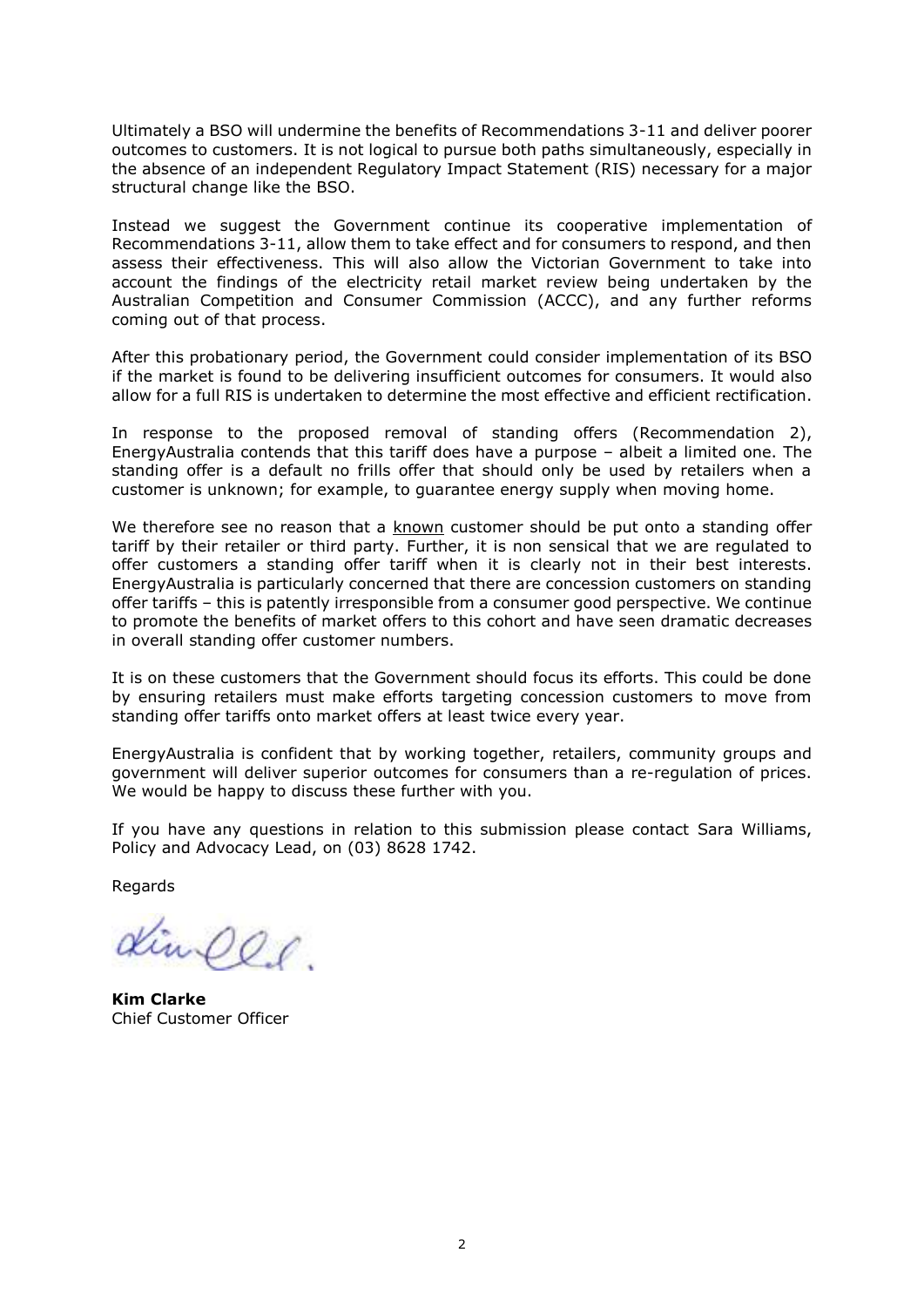# **About Us**

EnergyAustralia is one of Australia's leading energy companies, providing gas and electricity to 2.6 million household and business customer accounts in New South Wales (NSW), Victoria, Queensland, South Australia (SA) and the Australian Capital Territory.

EnergyAustralia controls over 4,500MW of generation in the National Electricity Market (NEM). We have a modern energy portfolio underpinned by coal and gas power plants and complemented by newer energy sources like wind, solar and batteries.

In Victoria, we provide gas and electricity to around 20% of households. We also service 15% of small business electricity needs and 19% of their gas needs.

EnergyAustralia is the only major vertically integrated energy retailer based in Victoria with approximately 2000 employees throughout the Melbourne CBD, metropolitan and regional locations. In 2016 our contact centre, based at Geelong, was awarded best contact centre in the large centre category.

As an energy retailer we acknowledge the important role we play in supporting vulnerable customers who are unable to pay their energy bills. We do this via a dedicated hardship program, *EnergyAssist*, which we deliver in cooperation with Kildonan Uniting Care. *EnergyAssist* supports customers via individual case managers who provide tailored advice about payment plans, government grants, financial counselling, energy efficiency information, home energy audits and appliance swaps. *EnergyAssist* has been independently ranked the number one retailer program by Victorian financial counsellors.

In Victoria, we have 14,000 customers participating in *EnergyAssist* every year. In 2017, EnergyAustralia boosted *EnergyAssist*'s funding by an additional \$10 million to ensure its reach goes even further.

# **Concerns about introduction of the BSO**

As noted through our previous submissions, briefings and meetings with the Victorian Government, EnergyAustralia strongly opposes the introduction of a regulated price signal as proposed by the Independent Panel and subsequently designed by the Department of Environment, Land, Planning and Water.

By not including the cost of acquiring and retaining customers in a retailer's allowable cost stack, the Victorian Government has disregarded a fundamental aspect of delivering a diverse and competitive market. This is in direct contradiction to the regulatory approaches taken in other jurisdictions, such as that of the NSW Independent Pricing and Regulatory Tribunal (IPART) which allowed for advertising and new customer acquisition costs to help foster retail competition.

Indeed, it is particularly confusing that the Terms of Reference provided to the Essential Services Commission (ESC) by the Victorian Government to set a benchmark BSO actively excludes marketing costs, while in parallel the Government is seeking to enhance market accessibility and advertising so that customers are better able to shop around. It defies logic that the ongoing costs imposed through regulatory changes would not be recoupable. Regulatory changes such as the introduction of Recommendations 3-11 impose millions of dollars in initial and ongoing expenses that are imposed directly by government. These should be reasonably recouped on a cost pass-through basis.

Even if Victoria chooses to impose a light touch regulated benchmark approach, the reality of not allowing for a retailer's reasonable acquisition and retention costs will create a false price signal, further confusing customers and eroding confidence in the market.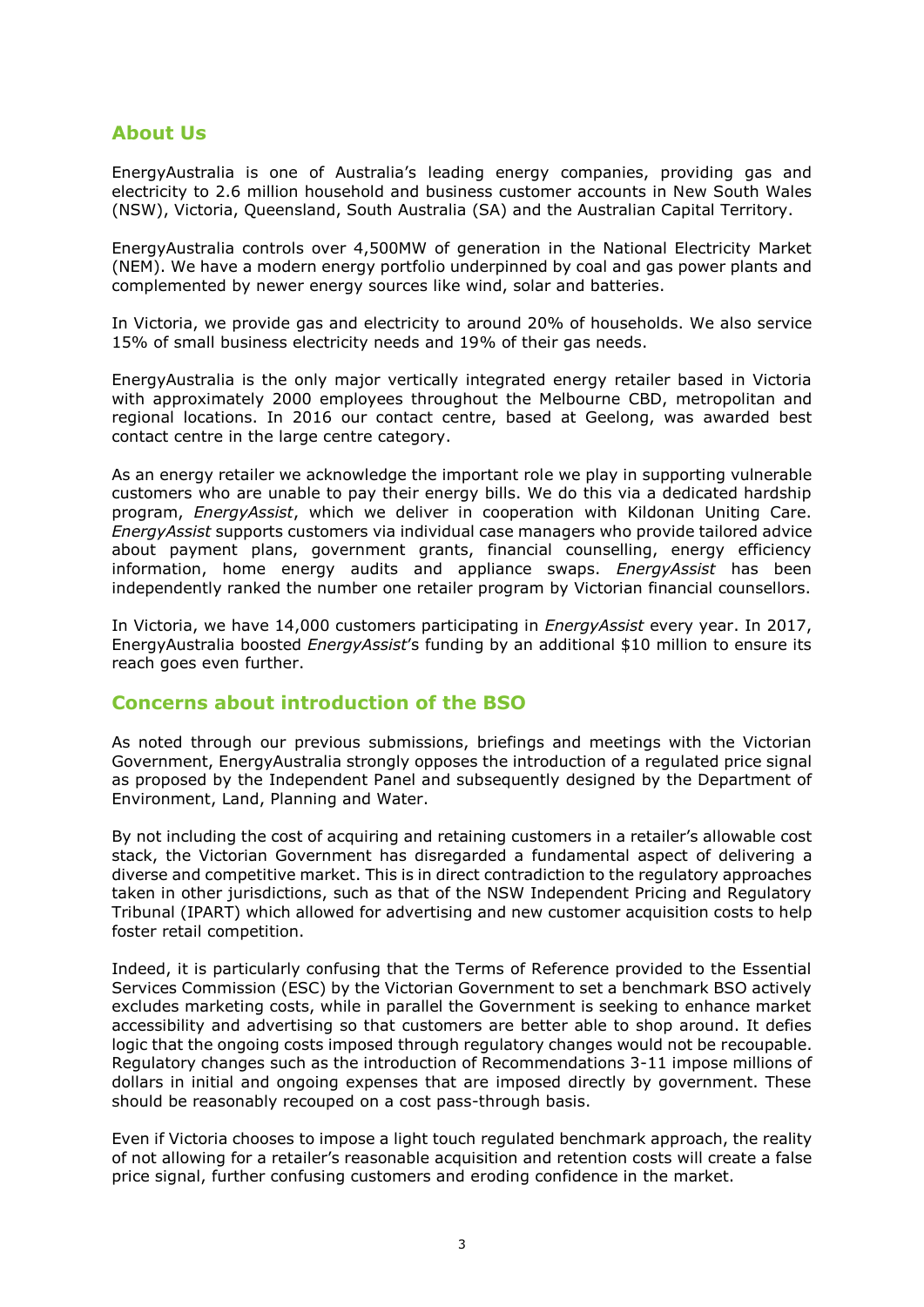Furthermore, the fact that Victoria has already had price deregulation for 10 years means that such re-regulation will not only constrain but diminish innovation, investment, competition, services and jobs in the sector.

## *Innovation*

In Victoria, there are 27 electricity retailers and 14 gas retailers competing to sell you energy.<sup>1</sup> Competition is fierce and retailers have sought to differentiate themselves by innovating and carving out new approaches, tariffs, partnerships and levels of customer service.

The concept of innovation is often brought to life for people by something transformative, such as the jump in telecommunications from landlines to mobile phones to the smart phone. However, many innovations are not this dramatic; they are incremental changes that improve choice, value and convenience in people's lives.

Innovation in the energy sector is continuing to gain momentum as technology and business processes evolve to unlock new and better opportunities to service customers. The reality is that for every ten new products or approaches that EnergyAustralia trials, one will be a winner and the rest will be written off. But that one winner can make a difference to our customers; these include practical changes such as billing frequency, live web chats, phone apps that provide energy usage monitoring and alerts for unusually high consumption.

Benefits can also reach beyond the energy sector through cross-promotions and loyalty schemes, enhancing value for consumers according to their preferences.

Some examples of recent innovations introduced by Energy Australia are:

- In November 2016, EnergyAustralia launched Go Neutral a program that enables customers to offset their electricity's carbon emissions at no additional cost and supports domestic abatement projects.
- In February 2017, we launched a partnership with Virgin's Velocity Frequent Flyer program – this enables residential customers to earn points and travel vouchers through their gas and electricity plans.
- In September 2017, we launched the Redback Smart Hybrid System which combines a solar inverter, battery enclosure and intelligent software into a seamless package. Paired with solar panels and batteries, Redback delivers a holistic energy generation, storage and management system.
- In October 2017, EnergyAustralia announced a 50MW demand response trial across NSW, SA and Victoria. This provides households immediate financial benefits for reducing usage in peak times plus avoided investment costs into the future.
- In November 2017, we launched Secure Saver this guarantees customers' energy prices are capped for 2 years, plus any price reductions during that period are passed through.
- In January 2018, we partnered with Amazon Alexa  $-$  a cloud based service that enables customers to manage their bills, energy use and seek efficiency tips via simple voice commands.
- In January 2018, we announced that we would not be charging paper bill fees and over the counter fees for all our customers nationwide.

<sup>-</sup><sup>1</sup> ESC, Developing a reference price methodology for Victoria's energy market,

[https://www.esc.vic.gov.au/wp-content/uploads/2018/03/RMR-Pricing-Consultation-Paper-for-Developing-a-](https://www.esc.vic.gov.au/wp-content/uploads/2018/03/RMR-Pricing-Consultation-Paper-for-Developing-a-Reference-Price-Methodology-20180320.pdf)[Reference-Price-Methodology-20180320.pdf](https://www.esc.vic.gov.au/wp-content/uploads/2018/03/RMR-Pricing-Consultation-Paper-for-Developing-a-Reference-Price-Methodology-20180320.pdf) p7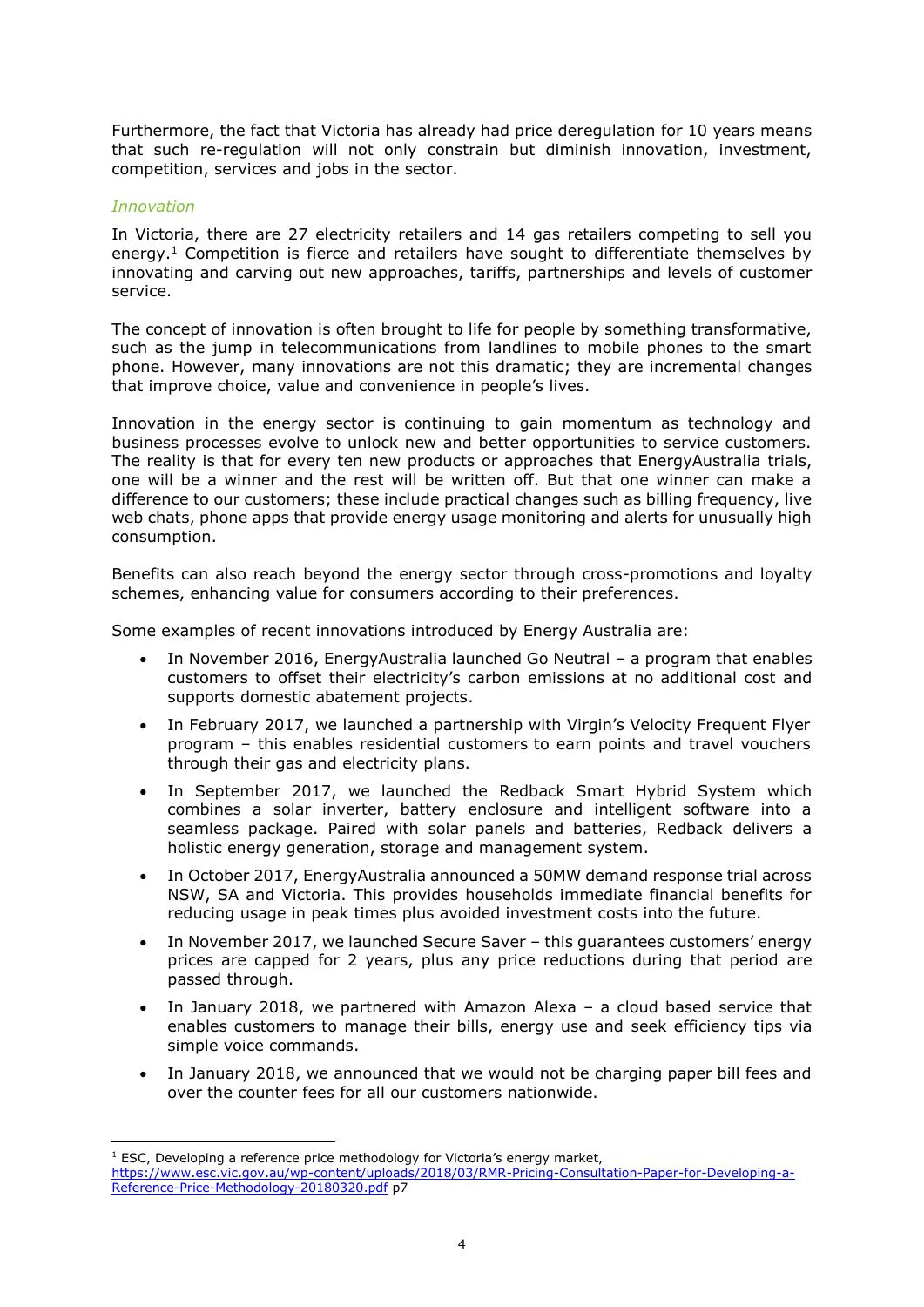EnergyAustralia has already achieved over 100,000 customers in both Go Neutral and Velocity - demonstrating customers' clear interest in the benefits to be gained outside their traditional electricity bill – and more than 200,000 customers in Secure Saver.

If retailers are denied the ability to effectively differentiate and compete due to the introduction of a regulated retail price that excludes acquisition and retention costs, these new offers and services will not exist in the Victorian energy market.

#### *Investment*

One of EnergyAustralia's chief concerns around the introduction of a BSO is that it has the potential to make the entire electricity value chain less stable.

It will be incredibly hard – if not impossible – for the ESC to accurately cost the wholesale component of a customer's bill.

In the past when prices were regulated, jurisdictions adopted different methods of calculating wholesale energy purchase costs – based on constructs such as long run marginal costs, market modelling and other considerations.

In reality, none of the retailers hedged wholesale electricity costs exactly as modelled. Instead, a dynamic market evolved with retailers adopting different energy purchasing strategies, with competition seeing retailers who hedged well being able to offer lower prices to customers. It remains true to this day that it is incumbent on retailers to strategise and negotiate on their customers' behalf to try to get the lowest possible wholesale price in order to remain competitive. Setting a BSO which dictates a wholesale allowance will reduce the dynamic competition in hedging that has emerged over time.

A BSO can also introduce instabilities into the wholesale market. If the ESC sets wholesale purchase allowances in a BSO below the prevailing market rate, there will be insufficient revenue for retailers to purchase forward contracts from generators. Uncontracted energy will lead to greater revenue uncertainty for generators and affect maintenance programs, reducing the reliability of existing power stations. In addition, the introduction of regulated wholesale prices introduces a new risk when retailers consider investing in future generation. Unsurprisingly, more risk and uncertainty means reduced investment in new power stations and energy solutions. A lack of timely and well-planned generation investment can lead to higher wholesale electricity prices as we have recently seen with the closure of Hazelwood Power Station.

The opposite scenario will prevail if the ESC overprices the wholesale component, which provides certainty and stability to generators and retailers, but means that customers will be paying more for electricity than would occur through the efficiencies of a market price.

Therefore anything but pure cost pass-through of the agreed price between retailers and wholesalers will be sub-optimal for market stability. That said, if accurate wholesale cost pass-through is the approach ultimately taken by the ESC, there will be a multitude of BSOs across the market given each retailers' divergent pricing and hedging strategies. Allowing a BSO per retailer will only add to consumer confusion. Ultimately, none of the approaches to determining wholesale costs within a BSO will deliver simplified outcomes for customers.

## *Competition*

EnergyAustralia is highly concerned that under a BSO, retailers will no longer be able or incentivised to compete on price. Price competition is a precondition for a functional market that achieves the best outcomes for customers.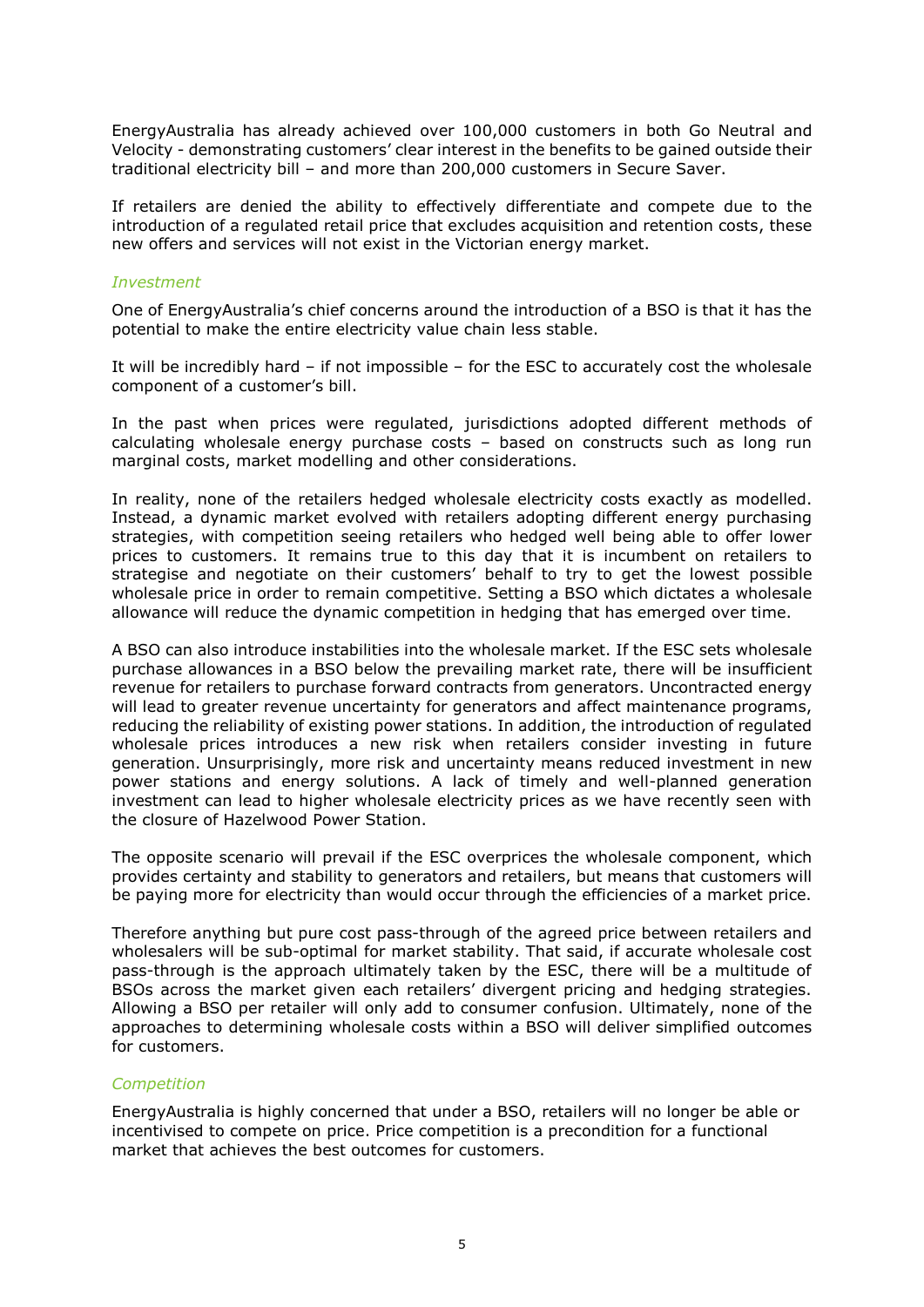We recognise there are diverse views on whether price dispersion is a sign of the market working, or a sign of market failure. Market failure is only true if those paying higher rates are unable to engage in the market to find better deals. Instead it may be a conscious choice as to how they value their time and effort, and is reflective of a typical competitive market where those who shop around get a better deal than those who do not. Surely the greatest focus must be on helping those who are vulnerable or who face unique barriers to engagement such as people on a concession, people in financial hardship, or Culturally and Linguistically Diverse (CALD) communities.

It is particularly important to note that there is evidence Victorian consumers most in need are the ones accessing lower prices. At present, of EnergyAustralia's 110,000 electricity customers on a concession, 96.5% are on a market offer. This is higher than the overall population of Victorian households on market offers (around 91%) and demonstrates that concession customers are engaged and shopping around to get a better deal.

That said, EnergyAustralia is concerned there is a cohort of concession customers who remain on the standing offer – it is patently inappropriate from a consumer good perspective. As EnergyAustralia has repeatedly advised government, we are limited in switching our concession customers onto market offers because of the requirement for Explicit Informed Consent. While we recognise the importance of this protection for customers, we would support the Victorian Government working with us to find ways of capturing the remainder of our concession customers (3.5%) to help them make the switch to a market offer. On this basis, we welcome the Victorian Government's recent commitment to an energy brokerage service for concession and vulnerable customers.

It is on these customers that the Government should focus its efforts – much like the recent reforms introduced by the NSW Government. Effective from 30 January 2018, the NSW Social Programs for Energy Code ensures retailers must attempt to move concession customers from standing offers onto market offers at least twice every year. Retailers are also required to report to government on the efforts they have made to inform and engage concession customers who remain on standing offers. Retailers who do not comply are exposed to penalties.<sup>2</sup>

EnergyAustralia also agrees with the Victorian Government's assertion that the standing offer alone does not deliver competitive outcomes to Victorian customers – it is a default no frills offer that is most frequently used to guarantee energy supply when a customer is unknown; for example, when moving home. It serves a necessary albeit limited purpose in the market which is not relevant to the vast majority of customers.

There is no reason we foresee that a known customer should be put onto the standing offer by their retailer or a third party. The Victorian Government could look at measures to guarantee known customers are not put onto standing offers into the future.

#### *Service and Jobs*

-

EnergyAustralia has significant concerns about the BSO's potential impact on staffing numbers and services offered to customers, as these cannot be sustained under a regulated price. Most electricity retail operations are located in Victoria because Victoria led the way in establishing competitive retail markets. EnergyAustralia alone employs 2,000 staff in Victoria throughout multiple locations. Without the ability to recoup customer acquisition and retention costs, significant operations within our business would no longer be viable.

<sup>2</sup> See *Section A5.14 Reporting* and *Section E2 Assistance with Market Offers* of the "NSW Social Programs for Energy Code" *www.resourcesandenergy.nsw.gov.au/\_\_data/assets/pdf\_file/0011/749954/NSW-Social-Programs-Code.pdf*